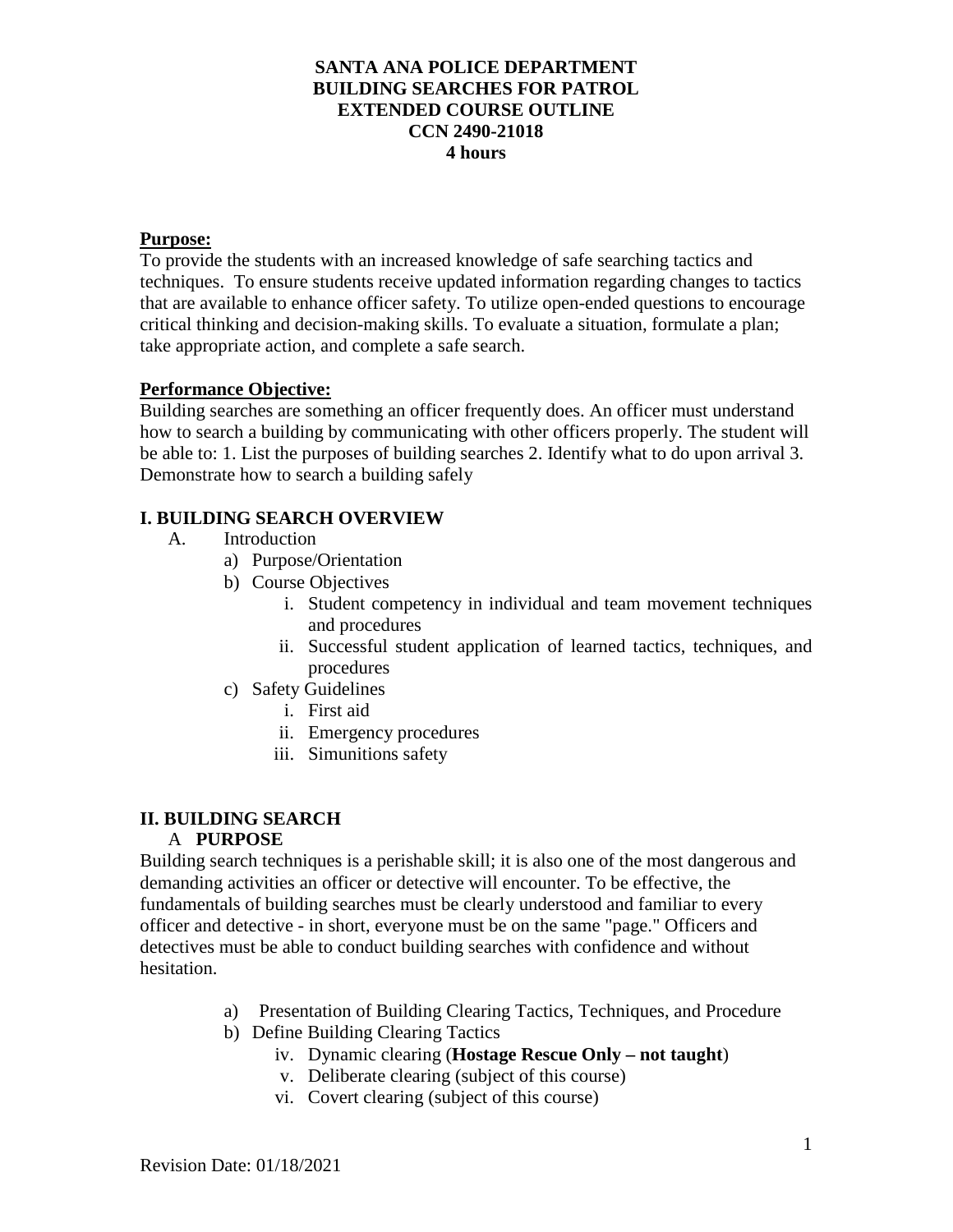## **SANTA ANA POLICE DEPARTMENT BUILDING SEARCHES FOR PATROL EXTENDED COURSE OUTLINE CCN 2490-21018 4 hours**

- c) Define tactical angles (threat angles)
	- vii. Opening tactical angles
	- viii. Closing tactical angles
	- ix. Near vs. far tactical angles
	- x. Manipulating tactical angles
- d) Define the fundamentals of room clearing
	- i. Dominate the room
	- ii. Address any threats
	- iii. Control the situation and occupants
	- iv. Search down suspects
	- v. Search the room ("red zone")
	- vi. Search living occupants
- e) Explain individual and team movement techniques and procedures
	- i. Room entry techniques
		- 1. Room entry procedures
			- a. Depth and width
			- b. Strong wall
		- 2. Two-man vs. four-man entries
		- 3. Center fed rooms
		- 4. Corner fed rooms
		- 5. Large rooms
	- ii. Hallway movement techniques
		- 1. Single stack vs. double stack
		- 2. Cross cover
		- 3. Long cover
		- 4. Sliding pie
		- 5. Blockers
		- 6. Door opening procedures
	- iii. Stairwell movement techniques
		- 1. Moving upstairs
		- 2. Moving downstairs
		- 3. Stairwell landings
	- iv. Priorities of work
		- 1. Individual Actions
		- 2. Most important items handled first
	- v. Suspect control
		- 1. Verbal
		- 2. Physical
- B. Practical Application Chalk Drills
	- a) Individual and team movement techniques and procedures
		- i. Room entry techniques
		- ii. Hallway movement techniques